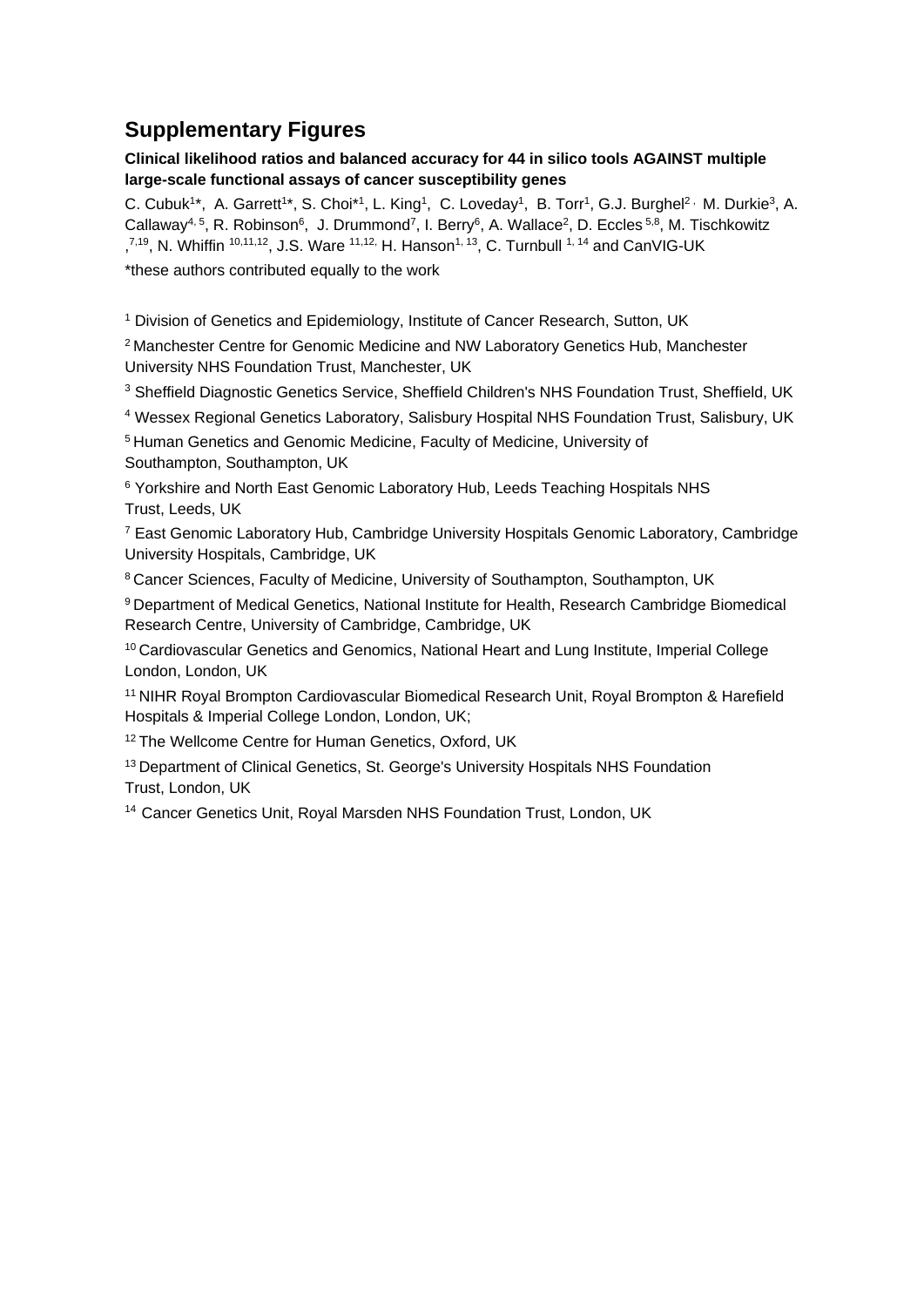

**Supplementary Figure 1:** Distribution of Revel Scores 0.4-0.7 for BRCA1 variants by functional assay group, deleterious (70 variants), tolerated (1016 variants) or intermediate (79 variants)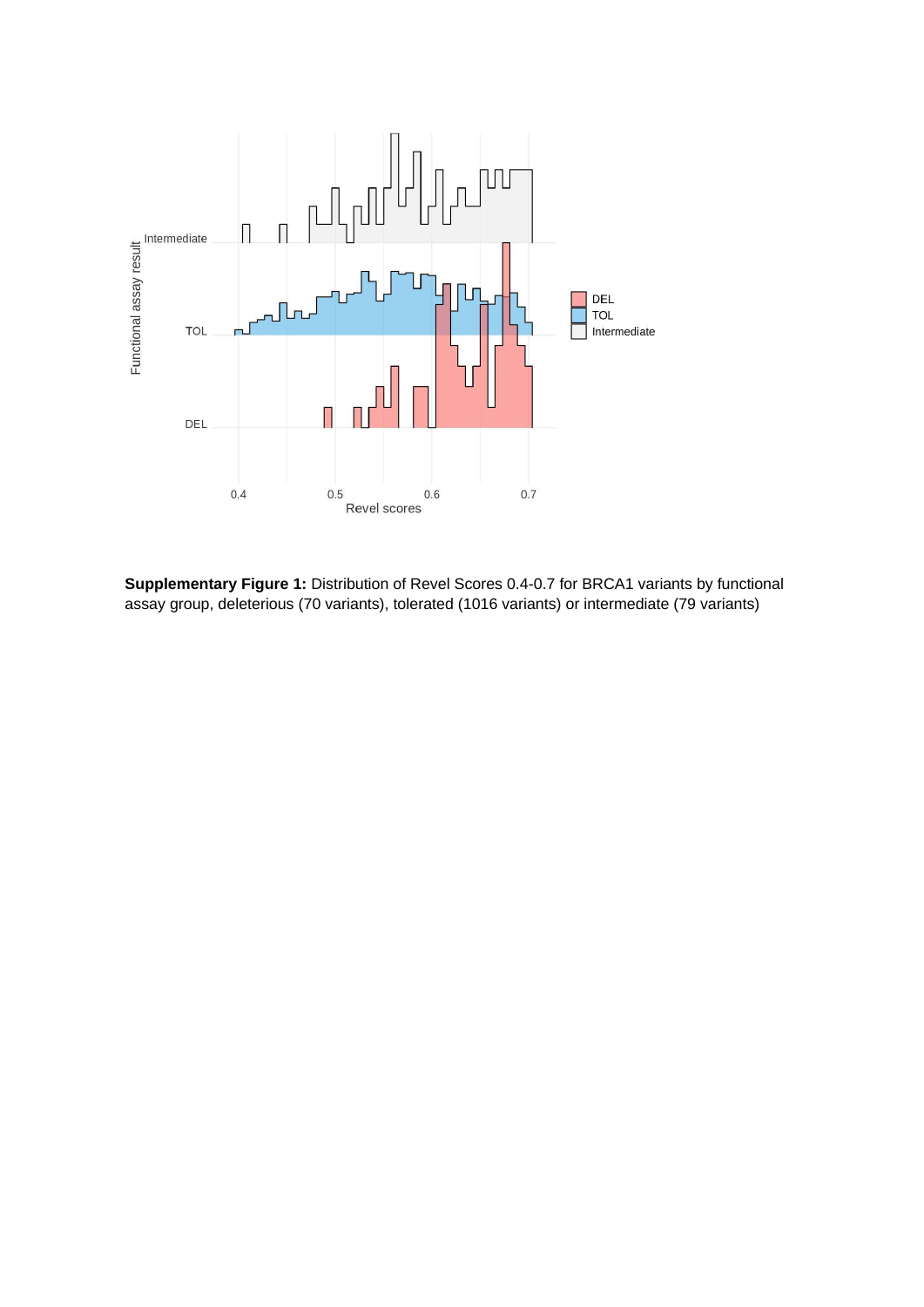

**Supplementary Figure 2:** Examination of in silico predictions variants scoring in the intermediate range of functional assays for BRCA1, BRCA2 and MSH2 for 8 high-performing tools. Variants are ordered top-to-bottom for their score on the functional assay, with those at the top end being variants scoring nearest to the threshold for being called as deleterious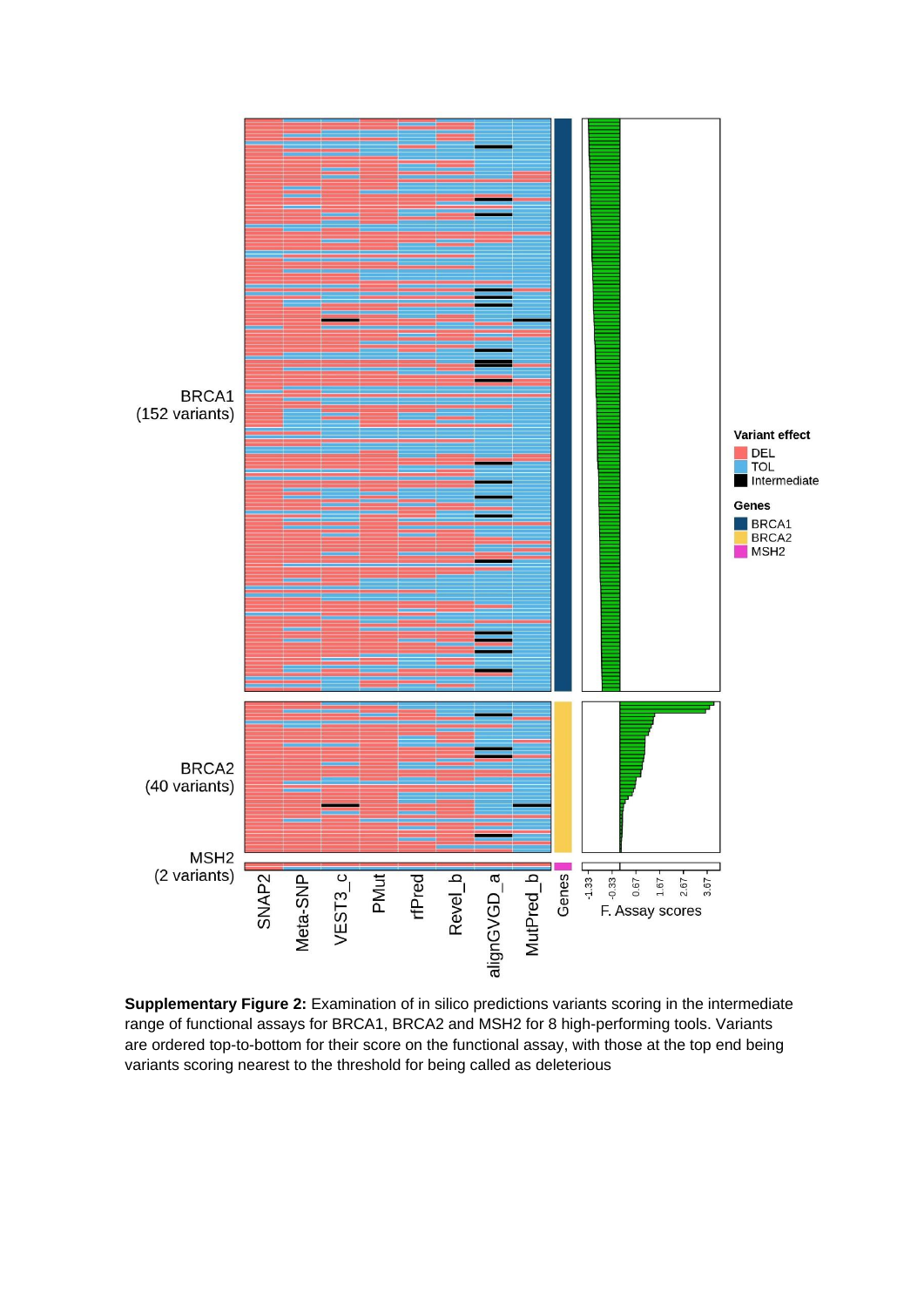

**Supplementary Figure 3:** Distribution by gene domain of Revel Scores for all missense BRCA1 variants (including variants with and without assay data)



**Supplementary Figure 4:** Comparison of Revel scores against all other variants classified by assay as deleterious for variants of established dominant negative effect in TP53 (missense at codons 175, 245, 248, 249, 273 and 282) and PTEN (p.Pro38Ser, p.Cys124Ser, p.Arg130Gly, p.Arg130Gln, p.Gly129Glu)